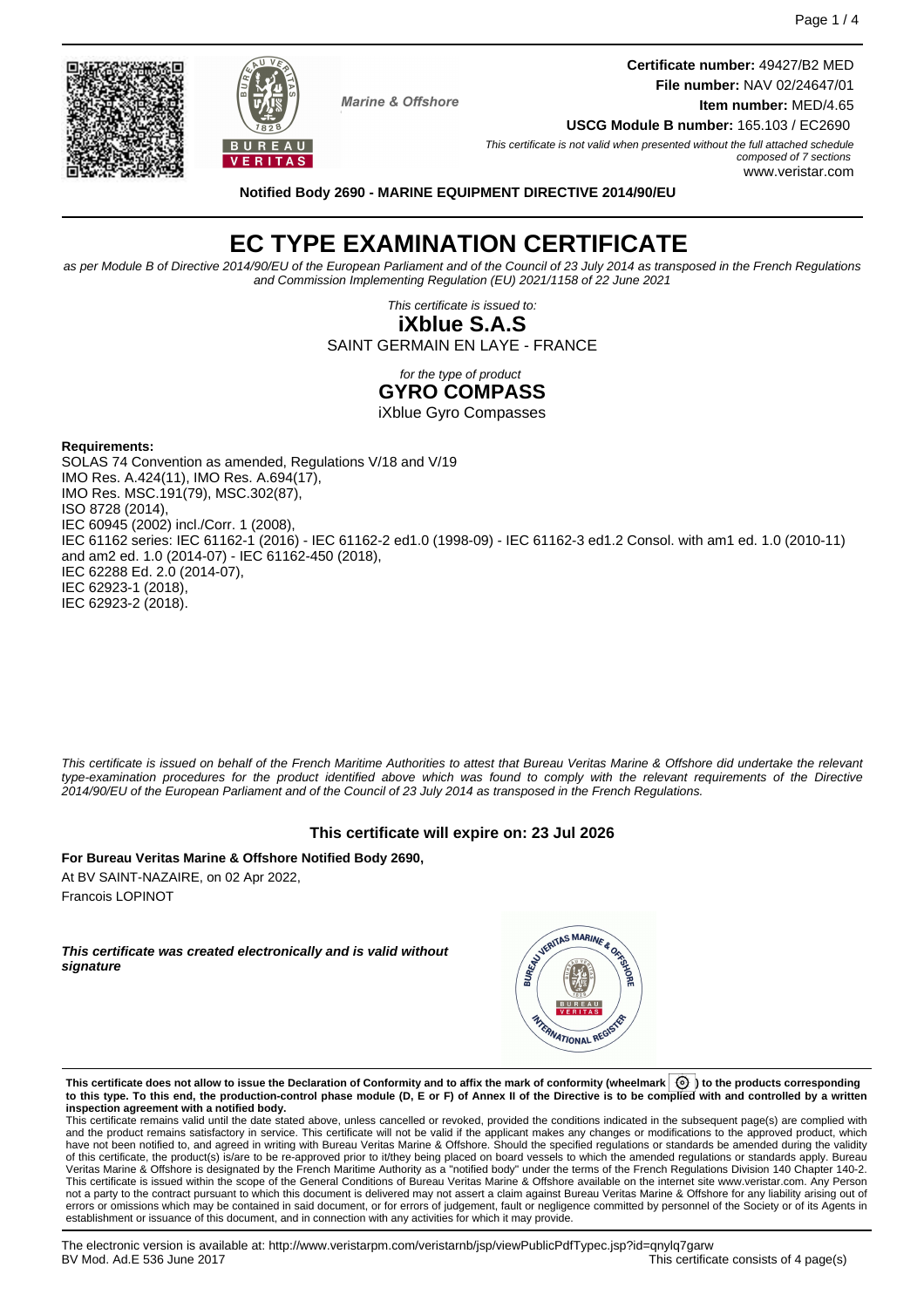## **THE SCHEDULE OF APPROVAL**

## **1. PRODUCT DESCRIPTION :**

|                                                                                                  | <b>Octans Surface</b>                                            | <b>Phins Surface</b>            | <b>Marins M3</b>                     | <b>Marins M7</b>                     | <b>Quadrans</b>         |  |  |  |
|--------------------------------------------------------------------------------------------------|------------------------------------------------------------------|---------------------------------|--------------------------------------|--------------------------------------|-------------------------|--|--|--|
|                                                                                                  | <b>Octans IMU 90</b>                                             | Phins IMU 120<br><b>Hydrins</b> | <b>Marins M5</b><br><b>Marins M6</b> | <b>Marins M8</b><br><b>Marins M9</b> | <b>iXcompass 1</b>      |  |  |  |
| Interface                                                                                        |                                                                  |                                 |                                      |                                      |                         |  |  |  |
| Ethernet                                                                                         | Ethernet port available for configuration and non-MED operations |                                 |                                      |                                      |                         |  |  |  |
| Serial ports                                                                                     |                                                                  |                                 |                                      |                                      |                         |  |  |  |
| Config. port                                                                                     |                                                                  |                                 |                                      |                                      |                         |  |  |  |
| Input                                                                                            | $\overline{\mathbf{c}}$                                          | 5                               | 5                                    |                                      |                         |  |  |  |
| Output                                                                                           | 3                                                                | 5                               | 5                                    | 5<br>5                               | $^-_2$                  |  |  |  |
| RS232/422                                                                                        | Yes                                                              | Yes                             | Yes                                  | Yes                                  | Yes                     |  |  |  |
| Authorized<br>sensors                                                                            |                                                                  |                                 |                                      |                                      |                         |  |  |  |
| <b>GNSS</b>                                                                                      | up to 2                                                          | up to $2$                       | up to $2$                            | up to $2$                            | up to 1                 |  |  |  |
| EM Log                                                                                           | up to 2                                                          | up to $2(1)$                    | up to $2(2)$                         | up to $2(2)$                         | up to 1                 |  |  |  |
| <b>DVL</b> Sensor                                                                                |                                                                  | 1 <sub>(1)</sub>                | up to $2(2)$                         | up to $2(2)$                         |                         |  |  |  |
| CTD/SVP                                                                                          |                                                                  | $1_{(1)}$                       | 1 <sub>(2)</sub>                     | 1(2)                                 |                         |  |  |  |
| Depth                                                                                            |                                                                  |                                 |                                      |                                      |                         |  |  |  |
| Sensor                                                                                           |                                                                  | $1_{(1)}$                       | 1                                    | 1                                    |                         |  |  |  |
| <b>USBL</b>                                                                                      |                                                                  | up to $3(1)$                    |                                      |                                      |                         |  |  |  |
| <b>LBL</b>                                                                                       |                                                                  | up to 10(1)                     |                                      |                                      |                         |  |  |  |
| (1): for Hydrins, the only authorized sensor is GNSS.<br>$(2)$ : not available for all products. |                                                                  |                                 |                                      |                                      |                         |  |  |  |
| <b>I/O Pulses</b>                                                                                | $4$ in/2 out                                                     | $4$ in/2 out                    | $4$ in/2 out                         | $4$ in/2 out                         | $3$ in/2 out            |  |  |  |
| Power                                                                                            | 24V DC                                                           | 24V DC                          | 24V DC                               | 24V DC                               | 24V DC                  |  |  |  |
| supply                                                                                           | (15 to 36 V)                                                     | (20 to 32 V)                    | (20 to 30 V)                         | (20 to 30 V)                         | (15 to 36 V)            |  |  |  |
| Consumpt <sup>o</sup>                                                                            | 18 W                                                             | 18 W typ.                       | <25 W                                | <25 W                                | 10 W                    |  |  |  |
| <b>Housing</b>                                                                                   |                                                                  |                                 |                                      |                                      |                         |  |  |  |
| <b>Dimensions</b>                                                                                | 275 x 136 x 150                                                  | $180 \times 180 \times$         | 324 x 433 x                          | enclosure                            | $160 \times 160 \times$ |  |  |  |
| LxWxH                                                                                            |                                                                  | 162                             | 329                                  | type a: $500x$                       | 113.5                   |  |  |  |
| $(mm)$ :                                                                                         |                                                                  |                                 |                                      | 400 x 344                            |                         |  |  |  |
|                                                                                                  |                                                                  |                                 |                                      | or                                   |                         |  |  |  |
|                                                                                                  |                                                                  |                                 |                                      | enclosure                            |                         |  |  |  |
|                                                                                                  |                                                                  |                                 |                                      | type b:                              |                         |  |  |  |
|                                                                                                  |                                                                  |                                 |                                      | 508,4 x 400 x                        |                         |  |  |  |
|                                                                                                  |                                                                  |                                 |                                      | 364                                  |                         |  |  |  |
| Weight (kg)                                                                                      | 4.5                                                              | 4.5                             | 27                                   | 40                                   | 2.8                     |  |  |  |
| <b>Material</b>                                                                                  | Aluminum                                                         | Aluminum                        | Aluminum                             | Aluminum                             | Aluminum                |  |  |  |
| <b>IP Code</b>                                                                                   | <b>IP66 &amp; IPx7</b>                                           | IP54                            | IP66                                 | enclosure                            | IP <sub>66</sub>        |  |  |  |
|                                                                                                  |                                                                  |                                 |                                      | type a:                              |                         |  |  |  |
|                                                                                                  |                                                                  |                                 |                                      | <b>IP66 &amp; IPx7</b>               |                         |  |  |  |
|                                                                                                  |                                                                  |                                 |                                      | enclosure                            |                         |  |  |  |
|                                                                                                  |                                                                  |                                 |                                      | type b:                              |                         |  |  |  |
|                                                                                                  |                                                                  |                                 |                                      | <b>IP55</b>                          |                         |  |  |  |
| <b>Software</b>                                                                                  |                                                                  |                                 |                                      |                                      |                         |  |  |  |
| Firmware                                                                                         | FrmWDSP4                                                         | FrmWDSP4                        | FrmWDSP4                             | FrmWDSP4                             | FrmWDSP4                |  |  |  |
| <b>DSP</b>                                                                                       | $OCT_6_x_y$                                                      | $INS_6_x_y_z$                   | $INS_6_x_y_z$                        | $INS_6_x_y_z$                        | $INS_2Z_x_y$            |  |  |  |
|                                                                                                  | with                                                             |                                 |                                      |                                      |                         |  |  |  |
|                                                                                                  | $x_y \ge 50.8$                                                   | with                            | with                                 | with                                 | with                    |  |  |  |
|                                                                                                  |                                                                  |                                 |                                      |                                      |                         |  |  |  |
|                                                                                                  |                                                                  | $x_y_z \ge$                     | $x_y_z \ge$                          | $x_y_z \ge$                          | $x_y \ge 82.21$         |  |  |  |
|                                                                                                  |                                                                  | $50 - 18 - 5$                   | $50 - 18 - 5$                        | $50 - 18 - 5$                        |                         |  |  |  |
| Firmware                                                                                         | <b>FrmWCINT</b>                                                  | <b>FrmWCINT</b>                 | FrmWCINT                             | <b>FrmWCINT</b>                      | FrmWCINT                |  |  |  |
| <b>CINT</b>                                                                                      | $OCT_5_x_y$                                                      | INS_7_x_y                       | $INS_7_x_y$                          | $INS_7_x_y$                          | AHRS_v7_x_y             |  |  |  |
|                                                                                                  |                                                                  |                                 |                                      |                                      |                         |  |  |  |
|                                                                                                  | with $x_y \ge 0$ 0                                               | with $x_y \geq 0$ 2             | with $x_y \ge$<br>$0_2$              | with $x_y \geq 0$ 2                  | with $x_y \ge$<br>$0_1$ |  |  |  |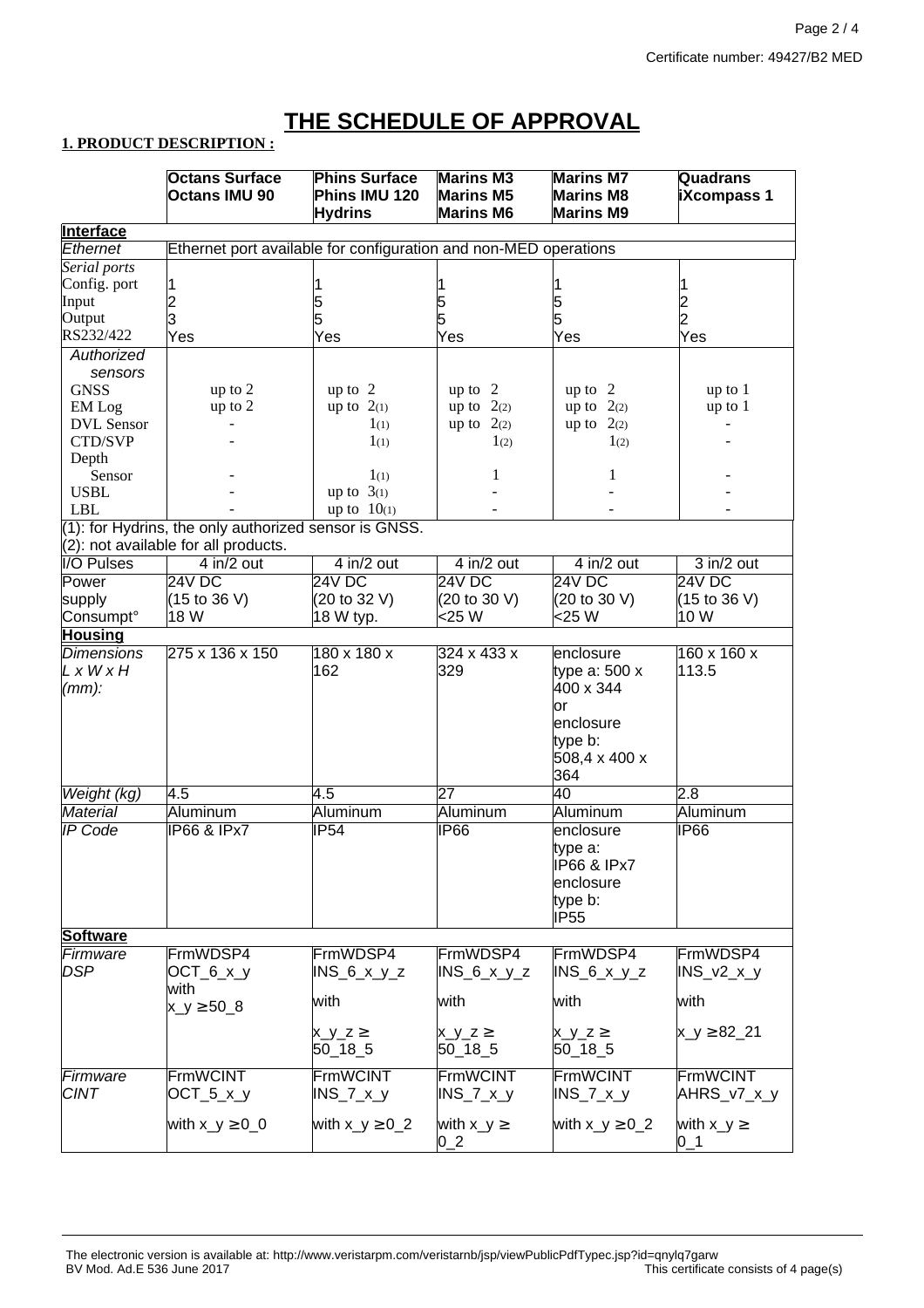|                                              | <b>Octans Surface</b><br><b>Octans IMU 90</b> | <b>Phins Surface</b><br>Phins IMU 120<br><b>Hydrins</b> | <b>Marins M3</b><br><b>Marins M5</b><br><b>Marins M6</b> | <b>Marins M7</b><br><b>Marins M8</b><br><b>Marins M9</b> | <b>Quadrans</b><br><b>iXcompass 1</b> |  |  |  |
|----------------------------------------------|-----------------------------------------------|---------------------------------------------------------|----------------------------------------------------------|----------------------------------------------------------|---------------------------------------|--|--|--|
| <b>Compass Safe distances</b>                |                                               |                                                         |                                                          |                                                          |                                       |  |  |  |
| <b>Minimum</b><br>Standard<br>compass        | 5 m                                           | 5 <sub>m</sub>                                          | 110 cm                                                   | 80 cm                                                    | 30 cm                                 |  |  |  |
| <b>Minimum</b><br><b>Steering</b><br>compass | 5m                                            | 5 <sub>m</sub>                                          | 55 cm                                                    | 60 cm                                                    | 20 cm                                 |  |  |  |

### **2. DOCUMENTS AND DRAWINGS :**

2.1 - Submitted documents and drawings are listed in iXblue file Ref: M/NT/IMO/010 dated: 21/04/2017.

2.2 - User Manuals of iXblue Gyrocompasses Ref. : M/NT/IMO/005 version: A.

*49427/A2 MED* version submitted documents and drawings:

2.3 - iXblue file Ref: 00001926 version: B dated: 26/03/2019.

2.4 - iXblue file Ref: 00001891 version: A dated: 01/03/2019.

2.5 - iXblue file Ref: 00001868 version: A dated: 26/02/2019.

2.6 - iXblue file Ref: 00001525 version: B dated: 22/03/2019.

2.7 - iXblue file Ref: 00001559 version: B dated: 21/03/2019.

2.8 - iXblue file Ref: M/RE/IMO/007 version: A dated: 26/07/2018.

2.9 - *49427/A4 MED* version submitted documents and drawings are listed iXblue file Ref: 00014386 Edition: B dated : 22/01/2020.

2.10 - *49427/A5 MED* version submitted documents and drawings are listed iXblue file Ref: 00014652 Edition: C dated : 13/03/2020.

2.11 - *49427/A6 MED* version submitted documents and drawings are listed iXblue file Ref: 00015032 Edition: B dated: 23/09/2020.

2.12 - *49427/B0 MED* version submitted documents and drawings are listed iXblue file Ref: 00018940 Edition: B dated: 07/07/2021.

2.13 - *49427/B1 MED* version submitted documents and drawings are listed iXblue file Ref: 00020077 Edition: A dated: 14/10/2021.

2.14 - User Manuals of iXblue Gyrocompasses Ref.: 00019391 ed.E dated: 15/10/2021.

2.15 - *49427/B2 MED* version submitted documents and drawings are listed iXblue file Ref: 00020907 Edition: A dated: 17/02/2022.

2.16 - User Manuals of iXblue Gyrocompasses Ref.: 00019391 ed.G dated: 21/02/2022.

#### **3. TEST REPORTS :**

3.1 - Submitted test reports are listed in iXblue file Ref: M/NT/IMO/010 dated : 21/04/2017.

*49427/A2 MED* version submitted test report:

3.2 - Test Reports Ref: 00002694 witnessed by BV Surveyor on 17/04/2019.

3.3 - *49427/A4 MED* version submitted test reports are listed iXblue file Ref: 00014386 Edition: B dated : 22/01/2020.

3.4 - *49427/A5 MED* version submitted test reports are listed iXblue file Ref: 00014652 Edition: C dated : 13/03/2020.

3.5 - *49427/A6 MED* version submitted test reports are listed iXblue file Ref: 00015032 Edition: B dated: 23/09/2020.

3.6 - *49427/B0 MED* version submitted test reports are listed iXblue file Ref: 00018940 Edition: B dated: 07/07/2021.

3.7 - iXblue test report Ref: 00018858 Edition: A. Tests witnessed by Society Surveyor.

3.8 - *49427/B1 MED* version submitted test reports are listed iXblue file Ref: 00020077 Edition: A dated: 14/10/2021.

3.9 - *49427/B2 MED* version submitted test reports are listed iXblue file Ref: 00020907 Edition: A dated: 17/02/2022.